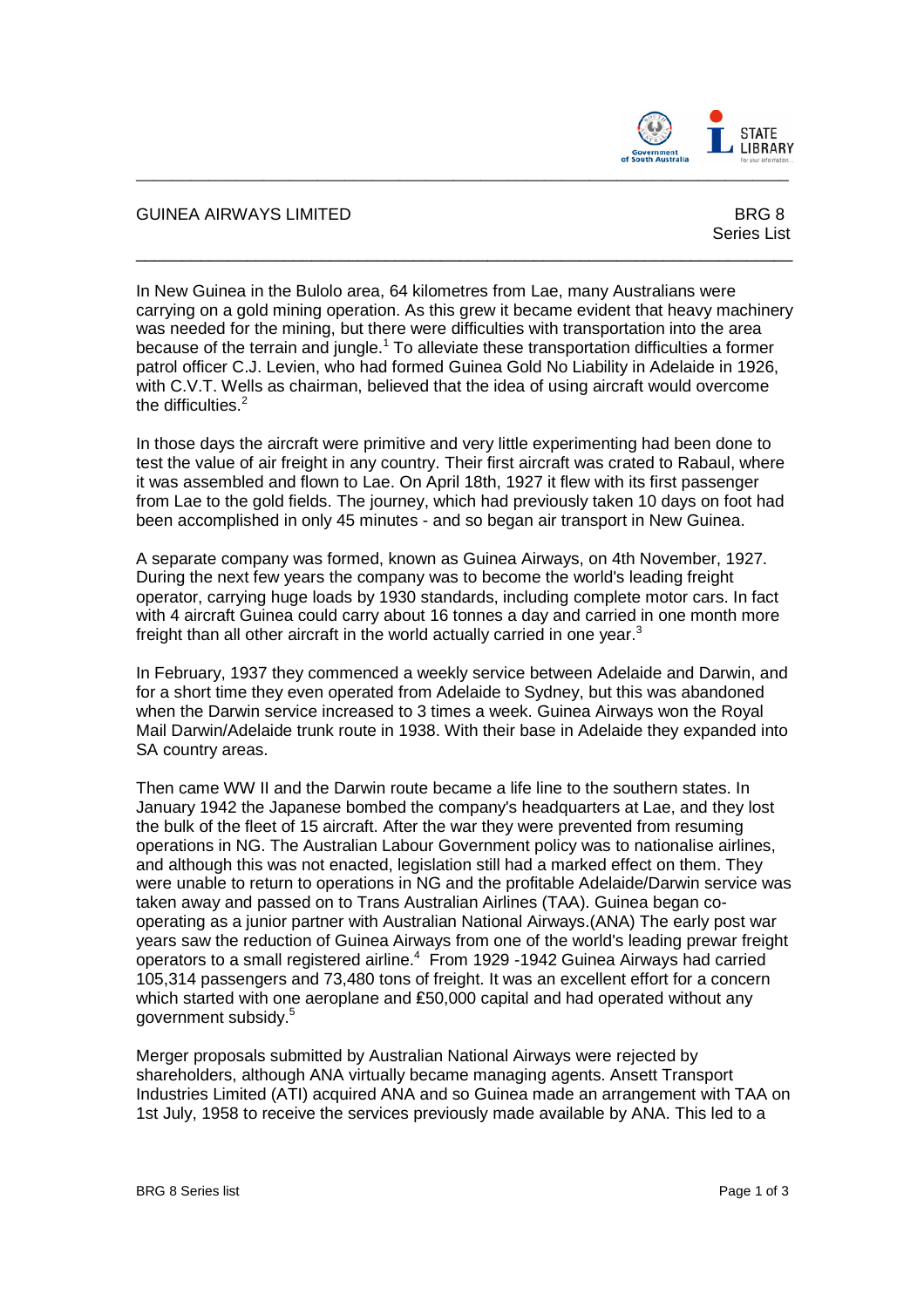

successful take over offer on the 1st July, 1959 by ATI (Ansett). Guinea Airways became Airlines of S.A. (ASA) on 17th January 1960.<sup>6</sup> Airlines of S.A. were taken over by Ansett on the 28th June, 1986.<sup>7</sup>

## References:

1. "Guinea Gold and Guinea Airways", by R.H. Jenkins, South Australiana, v II, 1972, p. 1-5.

2. "It began with New Guinea Gold". Johnny Green's Journal v. 3, No.4 (April 1983) p. 2-3.

3. Ibid.

4. Ibid.

5. "Wings of Gold" by James Sinclair, p.300.

6. "It began with New Guinea Gold". Johnny Green's Journal v. 3, No. 4 (April 1983) p. 2-3.

7 Obtained from Mr. L. Connelly, who was the General Manager of Airlines of South Australia.

\_\_\_\_\_\_\_\_\_\_\_\_\_\_\_\_\_\_\_\_\_\_\_\_\_\_\_\_\_\_\_\_\_\_\_\_\_\_\_\_\_\_\_\_\_\_\_\_\_\_\_\_\_\_\_\_\_\_\_\_\_\_\_\_\_\_\_\_\_\_\_

C.dB.

December, 1990.

| Minutes of meetings of directors and shareholders,<br>with printed copies of directors' reports & financial statements.<br>7 November 1927 - 25 October 1935. 2 volumes | <u> 1</u>      |
|-------------------------------------------------------------------------------------------------------------------------------------------------------------------------|----------------|
| Ledgers.<br>1927-1937. 3 volumes.                                                                                                                                       | $\overline{2}$ |
| Journals.<br>1927-1937. 4 volumes                                                                                                                                       | $\overline{3}$ |
| Register of ordinary and preferential share-holders.<br>ca.1928-1950. 1 parcel<br>On loose leaves arranged alphabetically.                                              | 4              |
| Cancelled certificates of ordinary shares in Guinea Airways Ltd.<br>ca.1929-1957. 1 parcel.<br>Arranged alphabetically by share-holder and numbered<br>from 1 to C.550. | $\overline{5}$ |
| Cancelled certificates of preferential shares in Guinea Airways Ltd.<br>ca.1937-1957. 1 parcel<br>Arranged alphabetically and numbered from 1 to 481.                   | <u>6</u>       |
| Instruments of transfer of ordinary shares in Guinea Airways Ltd.<br>December 1941 - February 1957. 1 bundle & five folders.                                            | $\mathcal{I}$  |
| Instruments of transfer of preference shares in Guinea Airways Ltd.<br>November 1945 - March 1949, August 1952 -<br>February 1957. 2 folders.                           | <u>8</u>       |